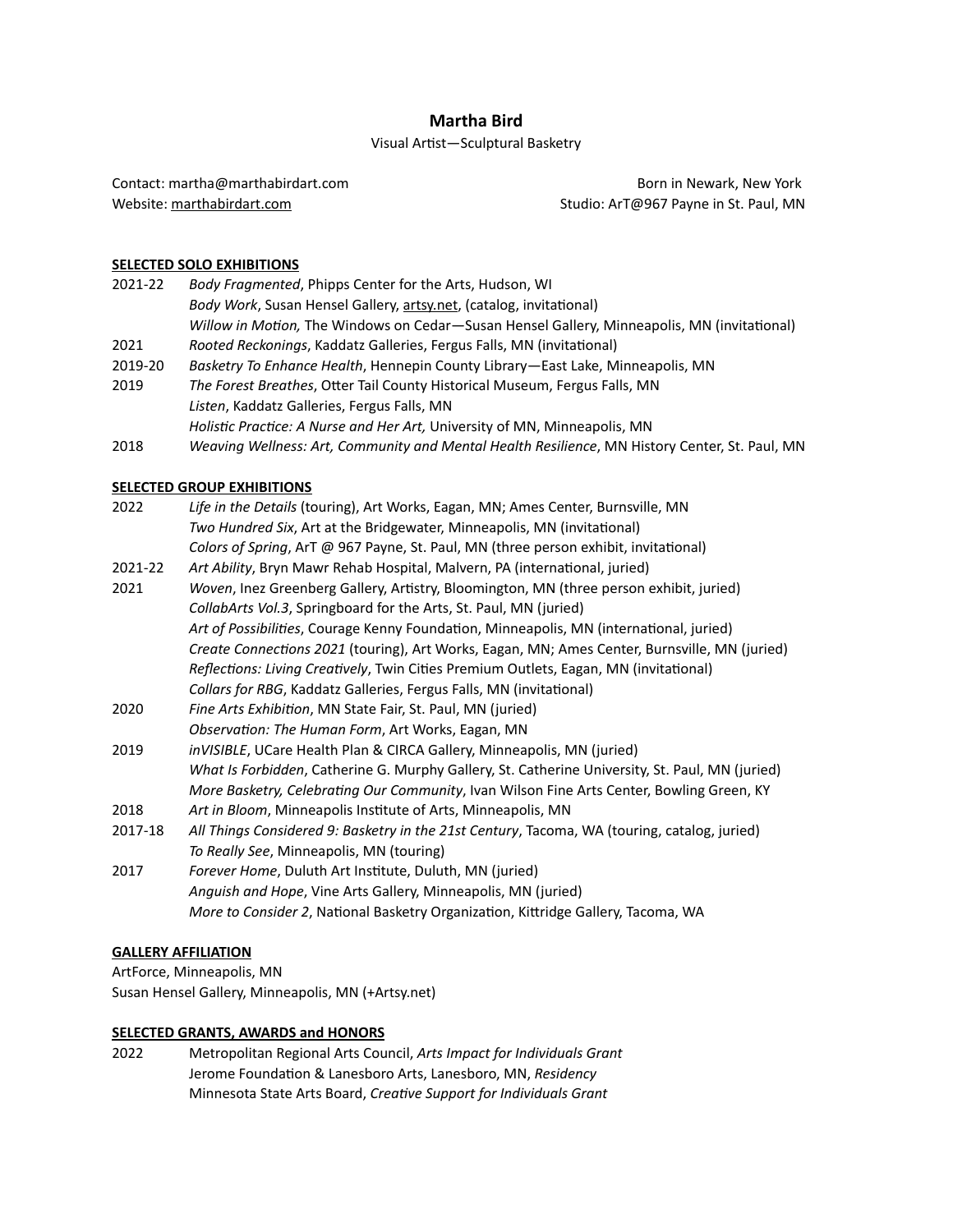- 2021 McKnight Visual Artist Fellowship, *Finalist*
- Minnesota State Arts Board, *Creative Support for Individuals Grant*
- 2019 Minnesota State Arts Board, *Artist Initiative Grant*
- Anderson Center at Tower View, Red Wing, MN, *Residency*
- 2018 Springboard for the Arts, Fergus Falls, MN, *Hinge Arts Career Development Residency*
- 2017 Artability, St. Paul, MN, *Best Social Commentary Award, "Medicine Basket with Safety Net"*

# **SELECTED INSTALLATIONS— GROUP**

- 2022 *Weaving Water*, Sarah Nassif & Mississippi Watershed Management Organization, Minneapolis, MN
- 2021 *Intertwining Stories: A Macro Macramé (Macromé!) Project*, Art Works, Eagan, MN
- 2017 *The Sculptural Form*, recycled materials sculptural installation, University of Puget Sound, Tacoma, WA

# **SELECTED COLLABORATIONS**

- 2022 *Resilience* (needle felting), Collaborator: Kimberly Laudert exhibited at Hennepin Theater Trust, Minneapolis, MN; Art Works, Eagan, MN; Ames Center, Burnsville, MN 2021 *Willow Dance* (multidisciplinary), Collaborator: Shannon Hartle exhibited at Springboard for the Arts, St. Paul, MN; Eagan Art House, Eagan, MN.
	- *Harmonious Pathway: Embracing the Unexpected* (multidisciplinary, national), WIT eXchange, Collaborators: Sally Ault, Tina O'Brien
		- *RBG: One Step at a Time* (multidisciplinary), Collaborators: Natalia Pederson, Angélica Morales exhibited at Art Works, Eagan, MN; Ames Center, Burnsville, MN
- 2018 *Wayward* (multidisciplinary), Collaborators: Chris Mueller, Craig Gilbert exhibited at Minneapolis Institute of Arts, Minneapolis, MN

# **SELECTED COLLABORATIVE COMMUNITY-BASED ART**

- 2021 *38th Street Resilience Project* (at George Floyd Square), Metro Blooms, Chicago Avenue Fire Arts Center & University of MN Bee Lab, Minneapolis, MN
- 2020 *2020*, Avivo ArtWorks Community Mural with COMPAS, Avivo, Minneapolis, MN
- 2019 *South's Heart—Family Engagement Center*, South High School/Art to Change the World, Minneapolis, MN
- 2016-19 *Stories of Humor, Hope and Healing*, History Theater, St. Paul, MN.

# **COLLECTIONS**

Public

Bryn Mawr Rehab Hospital, Main Line Health, Malvern, PA Minnesota History Center, St. Paul, MN Newark-Arcadia Historical Society, Newark, NY

Private

Art Partners (Project Collaborator for a national cause based art program), Minneapolis, MN Large national healthcare provider, Glendale, CA; Carmel, IN; Muncie, IN; Tampa, FL; Indianapolis, IN; Bethpage, NY; Charleston WV Farmboy Fine Arts (Project Collaborator), Vancouver, British Columbia, Canada

Modera Six Pines—Millcreek Residential, Shenandoah, TX

### **SELECTED BIBLIOGRAPHY**

| 2022 | "Martha's Mindful Art-Now Monthly," Uptown Updates, Vail Place, Minneapolis, MN, January.              |
|------|--------------------------------------------------------------------------------------------------------|
| 2021 | Jonathan M. Clark, "Body Work: Martha Bird and the Art of Mortality," Susan Hensel Gallery, Artsy.net, |
|      | November 15.                                                                                           |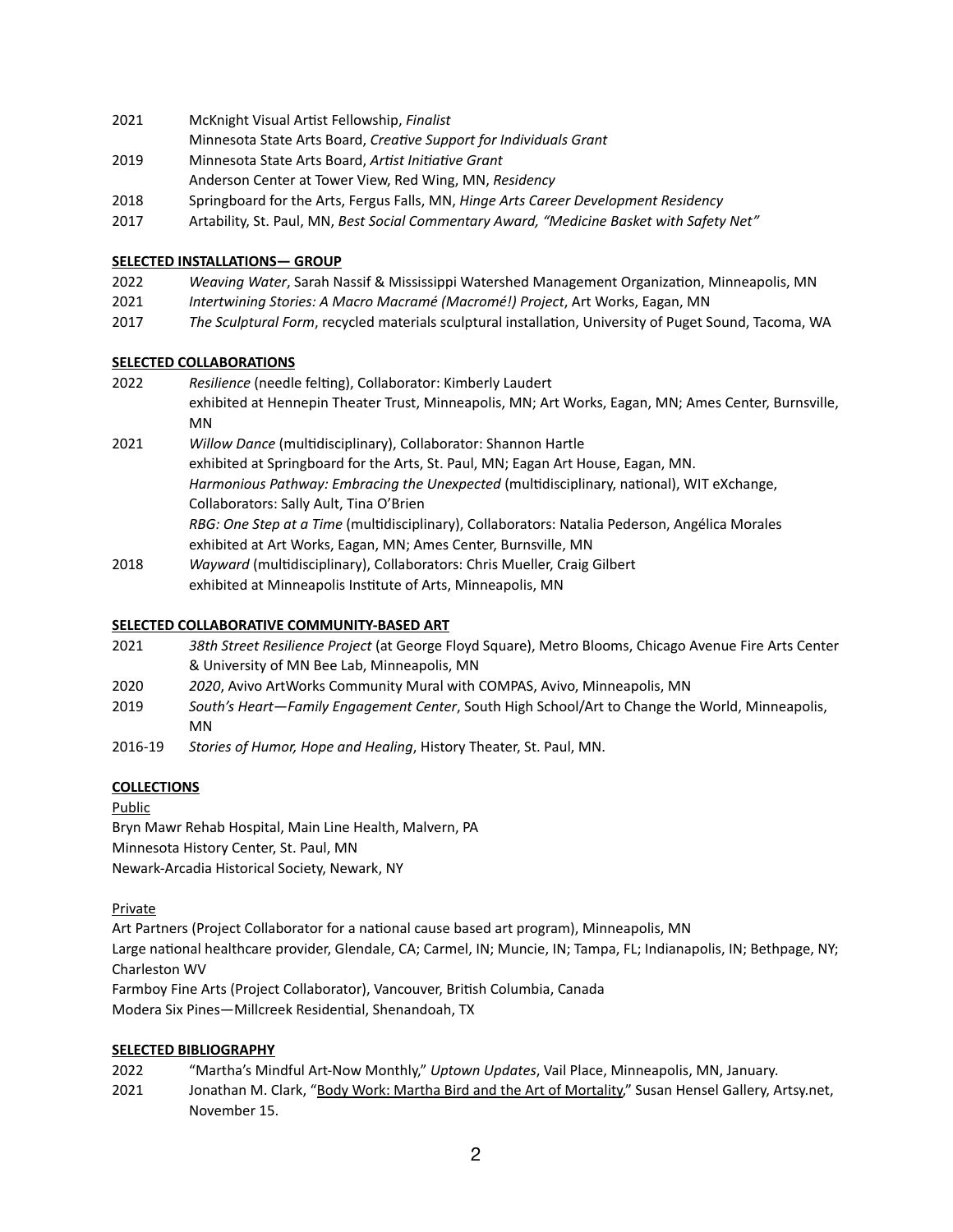Heather Kantrud, "[Kaddatz Galleries showcasing three artists](https://news.yahoo.com/kaddatz-galleries-showcasing-three-artists-195300987.html)," *The Daily Journal*, Fergus Falls, MN, June 8.

"[Artistry presents 'Woven' at the Inez Greenberg Gallery"](https://artistrymn.org/past-exhibitions) (video), Artistry, January 20.

- 2020 Laine Bergeson, "The wonders of weaving," *Star Tribune*, Minneapolis, MN, March 22 (invitational).
- 2019 Ruth Nerhaugen, ["Weaving Toward Wholeness,](https://www.republicaneagle.com/things_to_do/art/weaving-toward-wholeness-in-red-wing/article_3f25e0c8-bc98-11eb-83e4-7b7bd67b392e.html)" *Republican Eagle*, Red Wing, MN, August 17.
- 2018 Kristin Goosen, ["Baskets and Books,](https://www.fergusfallsjournal.com/lifestyle/baskets-and-books-two-hinge-artists-at-the-kirkbride-residents-bring-their-talents-to-fergus/article_f4f9752f-6a6b-5cd9-83e9-8f4532be7c31.html)" *Daily Journal*, Fergus Falls, MN, April 4.
- Members in Print: Vessels (Juror: Jane Sauer), *National Basketry Organization,* (71), Summer. 2017 Kelly Savage, "[Business Spotlight—Martha Bird: Artist](http://www.corcoranneighborhood.org/business_spotlight_martha_bird_artist)," *Corcoran Newspaper*, Minneapolis MN.

### **SELECTED PUBLICATIONS AS AUTHOR**

2017-18 Published writer on basketry, Irish Basketmakers Association, Association of MI Basketmakers, MN Basket Weaver's Guild (6 articles).

### **SELECTED TEACHING and MENTORING**

2017-present Mentoring, Basketry/Artist Career Support, 10 individuals, Minneapolis, MN.

- 2022 *Mindful Art: Basketry*, Vail Place, Minneapolis, MN, March November (monthly).
- 2021 *Brigid's Cross: Symbol of Protection*, Red Hot Art Festival, Minneapolis, MN, July 11.
- 2019 *Winter Wellness: Basketry*, Hennepin County Library—East Lake, Minneapolis, MN, December 29. *Brigid's Cross*, Nature-Based Therapeutic Services, University of MN, Chaska, MN, November 6.

### **SELECTED PRESENTATIONS, ARTIST TALKS and PANELS**

- 2021 Artist Talk, *Rooted Reckonings*, Kaddatz Galleries, Fergus Falls, MN, June 19. Presentation, *Addressing Stigma: Reclaiming Basketry*, Avivo, Minneapolis, MN, May 4. Artist Talk, *Woven*, Artistry, Bloomington, MN, February 9.
- 2019 Presentation, *Basket Weaving for Healing PTSD in Veterans,* VA Hospital, Minneapolis, MN, May 14.
- 2018-19 Presentation, *Reclaiming Basketry: Working Through Stigma to Reach Creative Potential*  (various locations including Society of Arts + Crafts, Fuller Craft Museum, MN Historical Society)
- 2018 Artist Talk, Minnesota History Center, St. Paul, MN, September 25. Artist Talk, Minnesota Orchestra, Minneapolis, MN, January 14.
- 2017 Panel, *To Really See*, Hennepin County Library—Central, Minneapolis, MN, September 27.

### **ART DEMONSTRATIONS**

- 2021 *CollabArts Vol.3*, Springboard for the Arts, St. Paul, MN
- 2017 *Fiber Festival*, North Star Farm Tour, Windswept Hill Farm & Studio, Farmington, MN

### **SELECTED CURATORIAL**

- 2018 *Weaving Wellness: Art, Community, and Mental Health Resilience*, MN History Center, St. Paul, MN
- 2017 *Water's Edge*, Minnesota Landscape Arboretum, Chaska, MN

### **SELECTED RELEVANT EXPERIENCE**

- 2018-present Subject Matter Expert and Curriculum Review (Basketry), Scouts BSA
- 2017-present Nurse Assessment Specialist, CHCS Services, MN
- 2001-present Nurse Consultant, Health Counseling Services, MN
- 2022 Catalog, Body Work: Martha Bird, Susan Hensel Gallery, Minneapolis, MN.
	- Grant Panelist, Arts Impact for Groups, Metropolitan Regional Arts Council, Minneapolis, MN
- 2020-21 Grant Panelist, Flexible Support (Rounds 1,2, 3), Metro Regional Arts Council, Minneapolis, MN
- 2019 Grant Panelist, Artist Initiative, Minnesota State Arts Board, St. Paul, MN Volunteer, *YouBetcha*, Patrick Dougherty Sculpture (5 days), MN Landscape Arboretum, Chaska, MN Instructional Support Staff, Occupational Therapy Program, University of MN
- 2018 Client Instructor, Occupational Therapy Program, University of MN, Minneapolis, MN; Rochester, MN